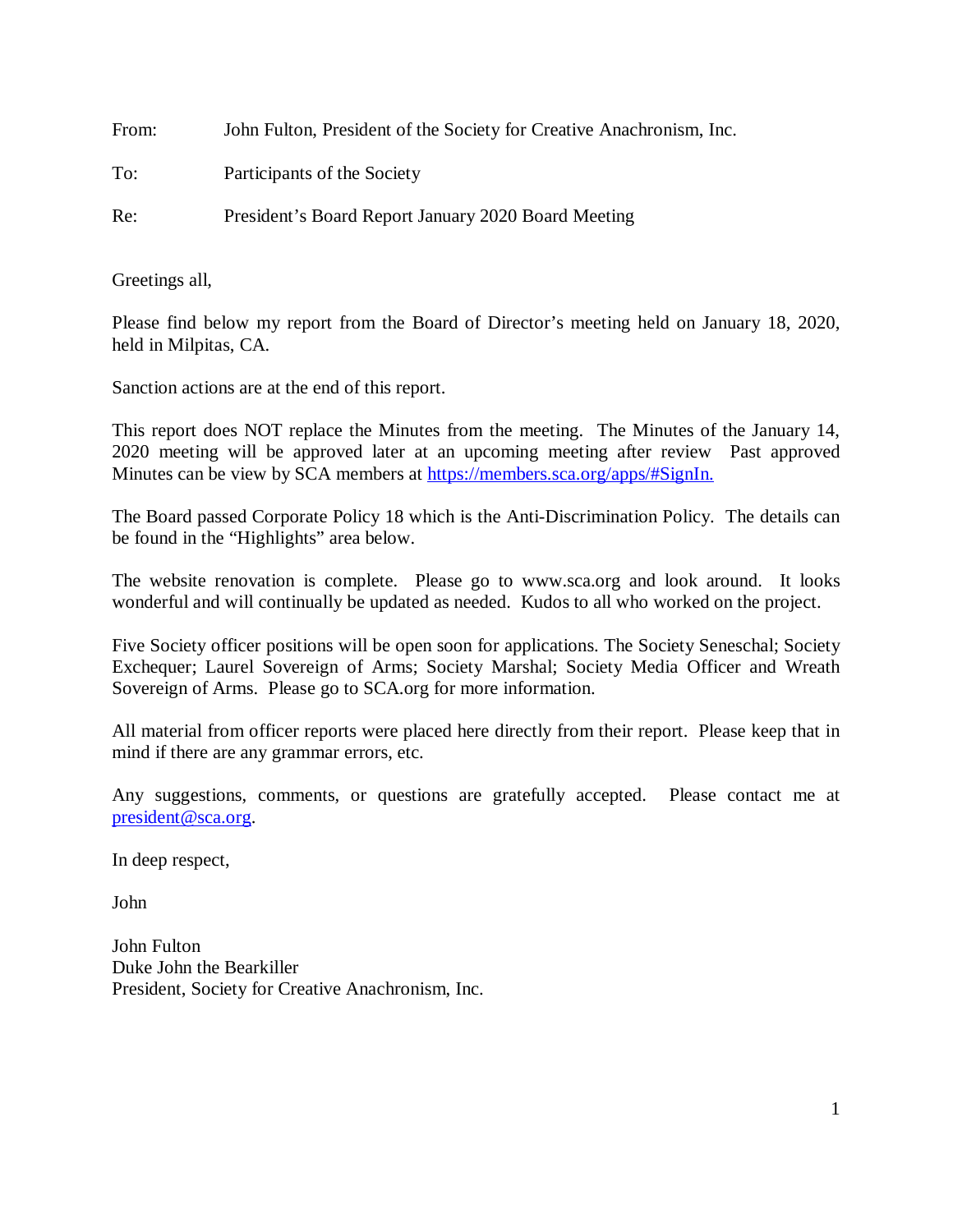# **Highlights from the meeting**

### **Group Status Changes**

| New Branches:  | None.                                                                    |
|----------------|--------------------------------------------------------------------------|
| Reactivation:  | None.                                                                    |
| Advancements:  | None.                                                                    |
| Mergers:       | Middle Kingdom – Canton of Oakford merged with Canton of Catteden        |
|                | (Vanlue, OH); Middle Kingdom – Canton of Castle Gwent merged with        |
|                | Canton of Catteden (Vanlue, OH); Canton of Three Walls - Merged into     |
|                | its Barony (Saranac, MI)                                                 |
| Miscellaneous: | Barony of White Waters changing status to Shire with new name and        |
|                | heraldry (South Bend, IN); Province of Arrows Flight changing status to  |
|                | Shire (Provo, UT)                                                        |
| Dissolutions:  | Middle Kingdom: Shire of Stormvale (Flint, MI); Ealdormere: Harrowgate   |
|                | Heath (Ontario, Cananda); Artemisia: Shire of Castellone; Artemisia:     |
|                | Shire of Twae Linnes; West: Canton of Borderwinds (N. Santa Barbara      |
|                | County, CA)                                                              |
| Abeyance:      | East: Northpass - In abeyance until October 2020 (NYC area); East: Glenn |
|                | Linn- In abeyance until February 2020 (Upstate NY)                       |
| Suspension:    | None.                                                                    |
| Dormancy:      | Ansteorra: Shire of Gates Edge (Houston, TX)                             |

### **Meeting Schedule**

- a. April 4, 2020, Milpitas, California Kingdom of the West
- b. July 11, 2020, Milpitas, California Kingdom of the West
- c. October 24, 2020 Portland, Oregon Kingdom of An Tir
- d. Conference Call: Tuesday, February 18, 2020

# **Board Recruiting**

The SCA's Board of Directors is continually seeking nominations for individuals to serve on the Board. The Board sets policy and maintains the unified rules that provide the framework for all of the SCA's activities and acts as the final arbiter when rule interpretation is required. Candidates for the Board may be nominated by SCA members and participants or can be selfnominated.

To make a nomination, please send the person's Modern Name, SCA Name, and email address to *recruiting@sca.org.*

# **Board Meet & Greet Schedule**

The Board is tentatively planning to visit the Kingdom of Avacal for their event, Dragonslayer, in June. There are also tentative plans to visit Atlantia for their 40<sup>th</sup> year celebration at War of the Wings in October.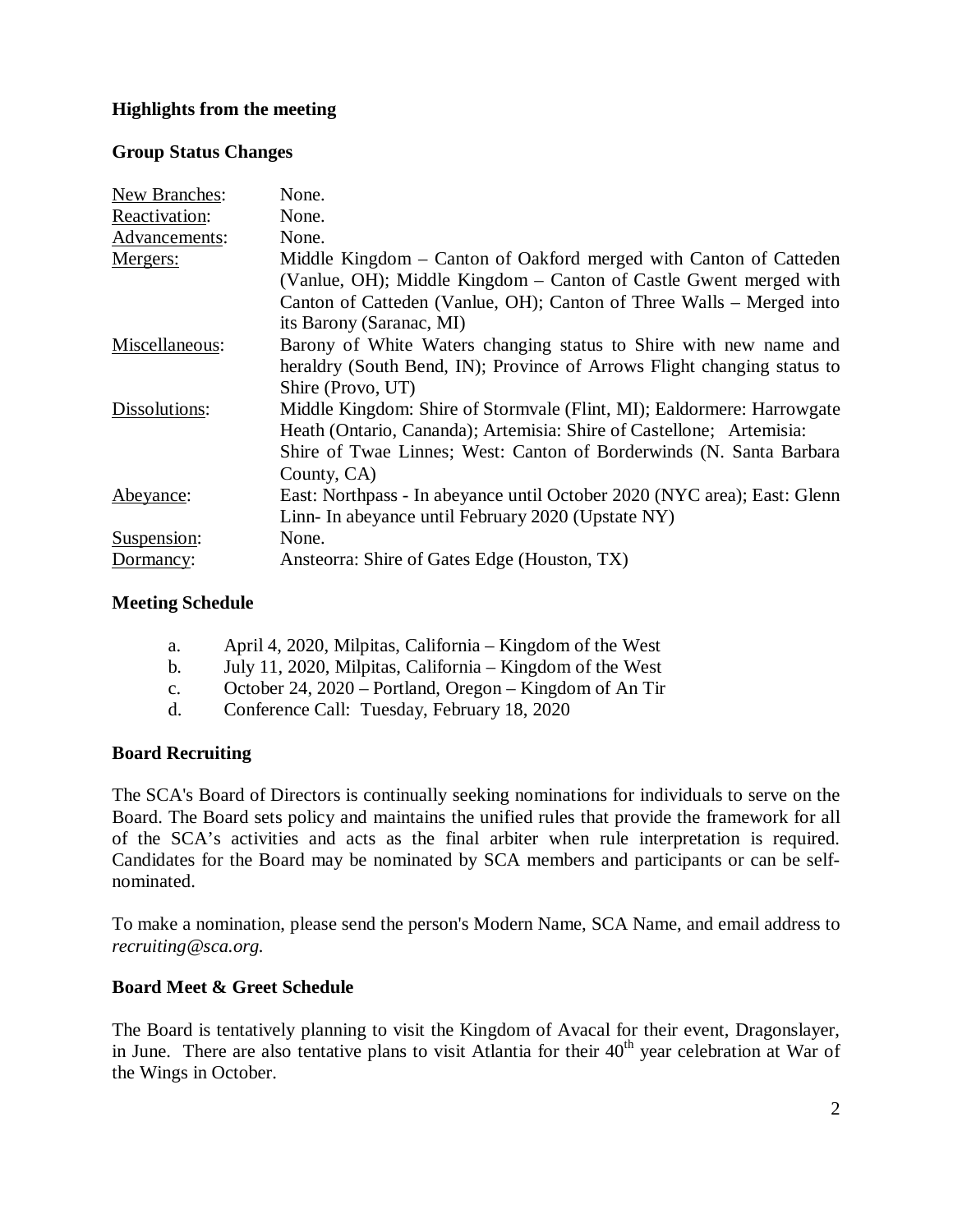### **Website Renovation**

The new website renovation was introduced to the membership on January 10, 2020. On behalf of the Board, Chairman Craig Carter commended IT Manager Rusty Lloyd and Webminister Marla Lecin on their excellent work on the new website.

#### **Accounting Software**

The new Quickbooks software has been distributed to the Kingdoms for use beginning January 2020 and is detailed in the report of the Corporate Treasurer.

### **Anti-Discrimination Policy / Corporate Policy 18**

The following language has been newly adopted as Corporate Policy 18:

*The SCA does not discriminate on the basis of race, color, religion, sex, age, national origin, veteran status, sexual orientation, gender identity, disability, size, or any other basis of discrimination prohibited by law.* 

### **Position Openings**

A call for applicants will be posted soon for the following positions: Society Seneschal; Society Exchequer; Laurel Sovereign of Arms; Society Marshal; Society Media Officer and Wreath Sovereign of Arms. Interested parties should watch the SCA website at www.sca.org for more information.

#### **President – John Fulton (John the Bearkiller)**

Commendations: I would like to thank everyone who attended and helped run the Seneschal's Symposium in Milpitas, CA. Please see my Publishable Summary below.

Publishable Summary: There was a Seneschal's Symposium in Milpitas, CA on the weekend of November 9, 2019. The meeting was held at the Mt. Olive Lutheran Church in Milpitas. Eighteen of the twenty Kingdoms, including Drachenwald, were represented at the Symposium by their Kingdom Seneschals. Numerous and varied issues, problems, legal and SCA concerns were discussed. The office in Milpitas cooked a delicious lunch for everyone Saturday. These Seneschal Symposiums are held every two years and it gives the attendees a chance to discuss in person many of the challenges each Kingdom faces including issues with the Corporation side of the SCA.

The new SCA.org website is almost finished. Final testing is being done now. There will be a wide announcement as soon as it goes "live".

The Board of Directors approved several changes, including correcting some grammar and punctuation problems, to Corpora at the October 2019 Board meeting. Corpora. The current version of Corpora can be found at https://sca.org/docs/pdf/govdocs.pdf.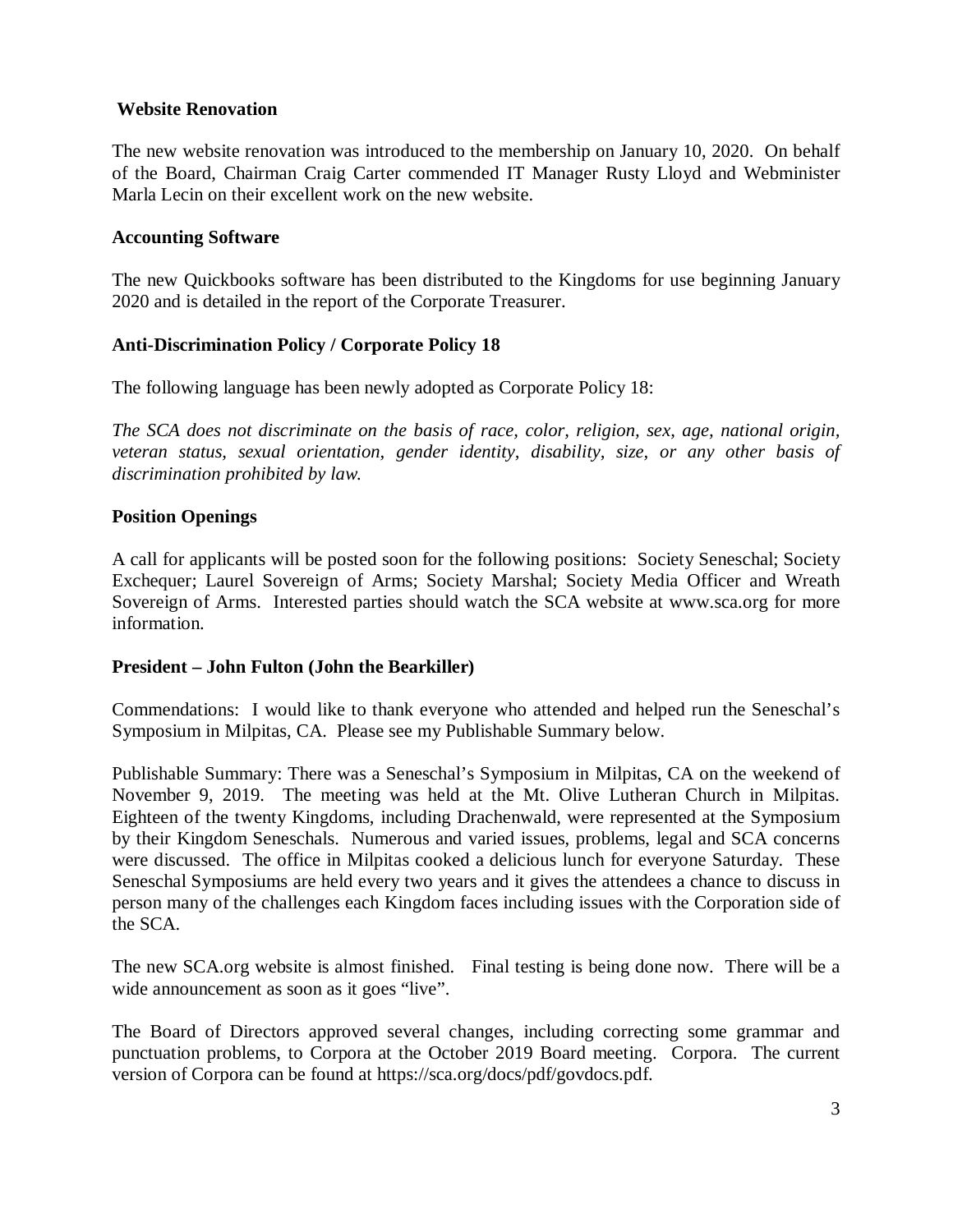The Corpora edit team will continue in 2020 to make recommendations to the Board for possible changes to Corpora if needed or tasked to do so.

A new version of the Society Sanction Guide was approved by the Board. It is now much easier to understand and use.

My after-Board meeting report to the membership and participants will continue to list all sanction decisions made by the Board at each quarterly meeting. My next after Board meeting report will be released approximately two to three weeks after the January 18, 2020 meeting. The October 2019 report can be viewed here:

https://www.sca.org/BOD/PresReport/October2019BoardMeetingPresidentsReport.pdf

AmazonSmile continues to be extremely successful for the SCA. The 2019 quarterly donation to the SCA was \$1093.56. The total donation to the SCA from AmazonSmile 17,652.85. Anyone wishing to have Amazon donate to the SCA for purchases may sign up at [smile.amazon.com.](https://smile.amazon.com/gp/f.html?C=2HYTMRTP298BH&K=1YIXAYFC622HH&M=urn:rtn:msg:201912181443112ceb4b4668e248c9bba4fa3fe5f0p0na&R=1AS2SSIOTR8WP&T=C&U=https%3A%2F%2Fsmile.amazon.com%2Fref%3Dpe_8705550_449509300_smi_em_disb_body2&H=UBS4R5H8LWPFOC7VZALPSOOT0TAA&ref_=pe_8705550_449509300_smi_em_disb_body2) The money comes directly from Amazon as a donation and doesn't affect the cost of any purchase.

A series of articles on SCA groups that work closely to help charities can be found at:

http://socsen.sca.org/category/SCAGivingBack/

If anyone would like to highlight their group's efforts to help charities please email Kelly Magill at communications@sca.org or me at president@sca.org.

### **Manager for Information Technology – [Aaron Rusty Lloyd](http://www.facebook.com/rustmon) (Aaron Palomides of Buckminster)**

Commendations: Please send my warmest thanks and commendations to Renee Signorotti, Theresa Anderson, David Dewbre and Marla Lecin for their valuable day-to-day work to keep our technology and associated services running.

I would also extend a massive thank you to Marla Lecin, Renee Signorotti, Theresa Anderson, TS Morgan, John Fulton and David Dewbre for their continued assistance on the SCA Website Implementation Team.

Please also thank Patrick Anderson for his cool head during this quarter as well.

Publishable Summary: Technology in the SCA continues to move forward. We continue to be hard at work with our partner, openbox9, on designing and creating a new corporate website. The new corporate website will be launched this quarter (and should be launched by the January Board meeting)!

We are also hard at work on new survey deployment software which should be launched this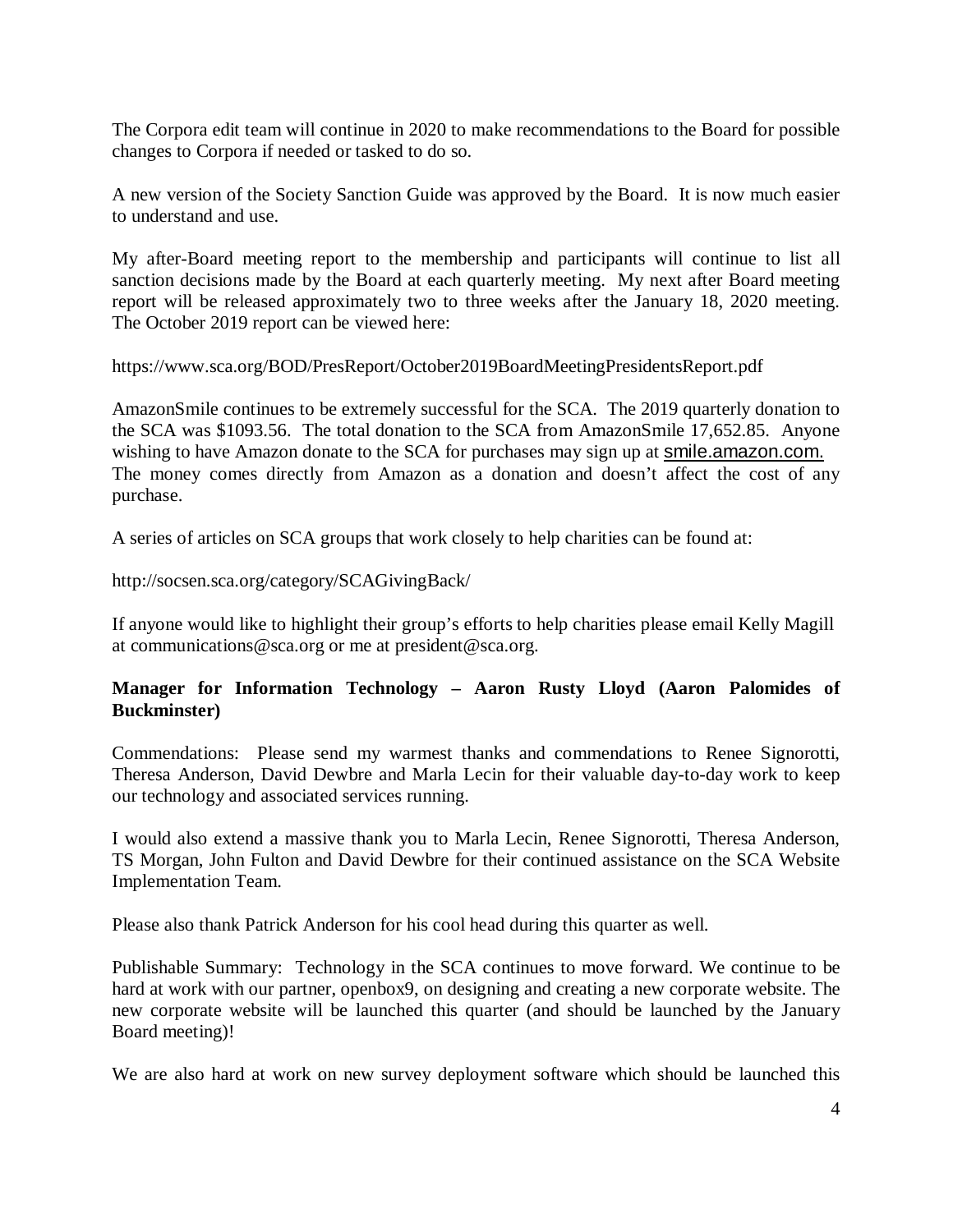quarter as well.

We continue to improve support and functionality for our corporate officers, in a variety of positions.

#### **Society Communications Officer – Kelly Magill (Heather Shea, The Questrix)**

Commendations: Thank you to President John Fulton and Incoming SMO Brigid Costello for all their support and help. Special thank you to T.S. Morgan for his help and patience.

Publishable Summary: The Society Communications Officer continues to work with Society Social Media Officer, Society Webmaster, VP of IT and President to further our communications. We look forward to the launch of the new SCA.org website.

### **Society DEI Officer – Jessica Van Hattem (Zahra Astridr Tesfave)**

Commendations: Maestra Giata Magdalena Alberti has been invaluable in my transition and my ongoing work. The foundation that she set for this position is tremendous and her ongoing support has helped me to step into this role with a minimum of stress. She continues to be a model of inclusivity and a source of information and support, and I am excited to continue our work.

President John Fulton has listened and responded to my many, many, (many) questions with endless patience and good information. I deeply appreciate his assistance as I transition into this office.

Renee Signoretti and Leslie Luther Fulton have also assisted me greatly with much information as I learn how things are done and what I need to do on my end to keep things running smoothly. They are both wonderful resources and I'm grateful for their help.

Publishable Summary: In my first partial quarter in this role, I have been heartened to see the vast amount of support as I transition into this role. My predecessor, Maestra Giata, has created a tremendous framework on which we can all build to create a more inclusive and equitable society.

Over the last few months, I have both taken and given several classes and presentations, and I am humbled by the knowledge, conversation, and willingness to teach and learn that our members have exhibited. There have been some difficult topics tackled and hard conversations approached with bravery, grace, and understanding. This will be the backbone of identifying potential issues that we may see and creating actionable solutions to address those issues.

The SCA needs to be a space where people feel like they belong regardless of their social groups and identities, where they have equal access to opportunities, and where they get treated with courtesy, dignity, and respect no matter how they are different. To that end, we are creating a community dedicated to learning and growing together, addressing injustice where they see it, and offering resources to those interested in expanding their knowledge. I encourage everyone to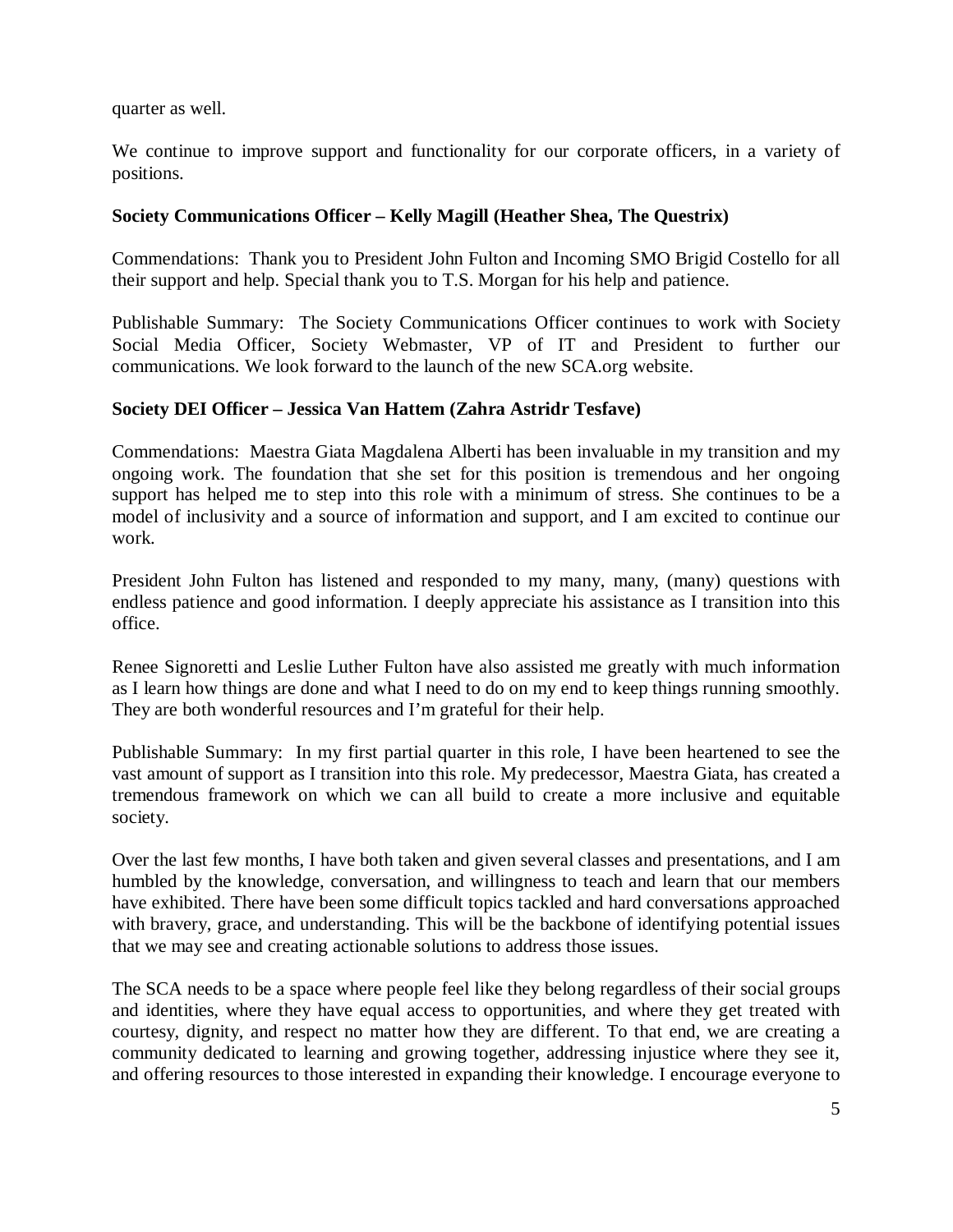participate in taking classes, participating in discussions, and listening to one another so that we may continue to take great strides forward in creating a truly inclusive Society for us all.

### **Vice President for Operations (Society Seneschal) – Mike Watkins (Alywin Watkyn)**

Commendations: I would like to thank my team of investigators for their hard work this past quarter in getting through some difficult sanction cases. Notably, Lis Schraer for her handling of a few difficult cases. Kudos to all of their hard work.

Publishable Summary: The Known World "Zip Code/Postal Code Map Project" is progressing; however, it is becoming apparent that some Kingdoms are not tracking their zip code maps. Zipcode lists are being sent in by some Kingdom Seneschals but no response from others. There were no Zip Code/Postal Code changes this quarter.

### **Vice President for Corporate Operations - Renee Signorotti**

Commendations: I'd like to highly commend Marla Lecin & Rusty Lloyd for their dedication & laser focus in completing the sca.org website redesign. Rusty encouraged great teamwork & he managed the project in such a way that it never bogged down. Marla spent an enormous amount of time working with the designers refining, testing & reviewing every piece of this project. They absolutely own the success of the project.

Publishable Summary: I'd like to highly commend Marla Lecin & Rusty Lloyd for their dedication & laser focus in completing the sca.org website redesign. Rusty encouraged great teamwork & he managed the project in such a way that it never bogged down. Marla spent an enormous amount of time working with the designers refining, testing & reviewing every piece of this project. They absolutely own the success of the project. **MembersOnly** has completed the Event Module & has now begun work on the Survey Module**.** While the modifications to the Event Module took a fair bit of time to complete, the Membership Module also benefitted. We were able to squeeze in several upgrades to processing and reporting during the addition of the Event Module. The Corporate Office has added PayPal as a payment option for groups ordering Insurance Certificates (*sca.org* (Documents). The order must be submitted in advance for review, & then the group is given the authorization to proceed with the payment transfer if all required information is included.

#### **Publication Manager - Gloria Woodard (Honor of Restormel**)

#### Commendations:

Archivist: The Archivist would like to commend and thank all of the Known World chroniclers and other SCA publishers for their never-ending work to keep the Archive busy by producing and submitting bits of SCA history to the Archive.

Publications Manager: Special thanks to Dar'C O'Neal (Riordan MacGregor) for the exceptional workload in finishing the Fall issue of Tournaments Illuminated. Due to unforeseen circumstances there was a shortage of material for the issue and Dar'C ended up authoring a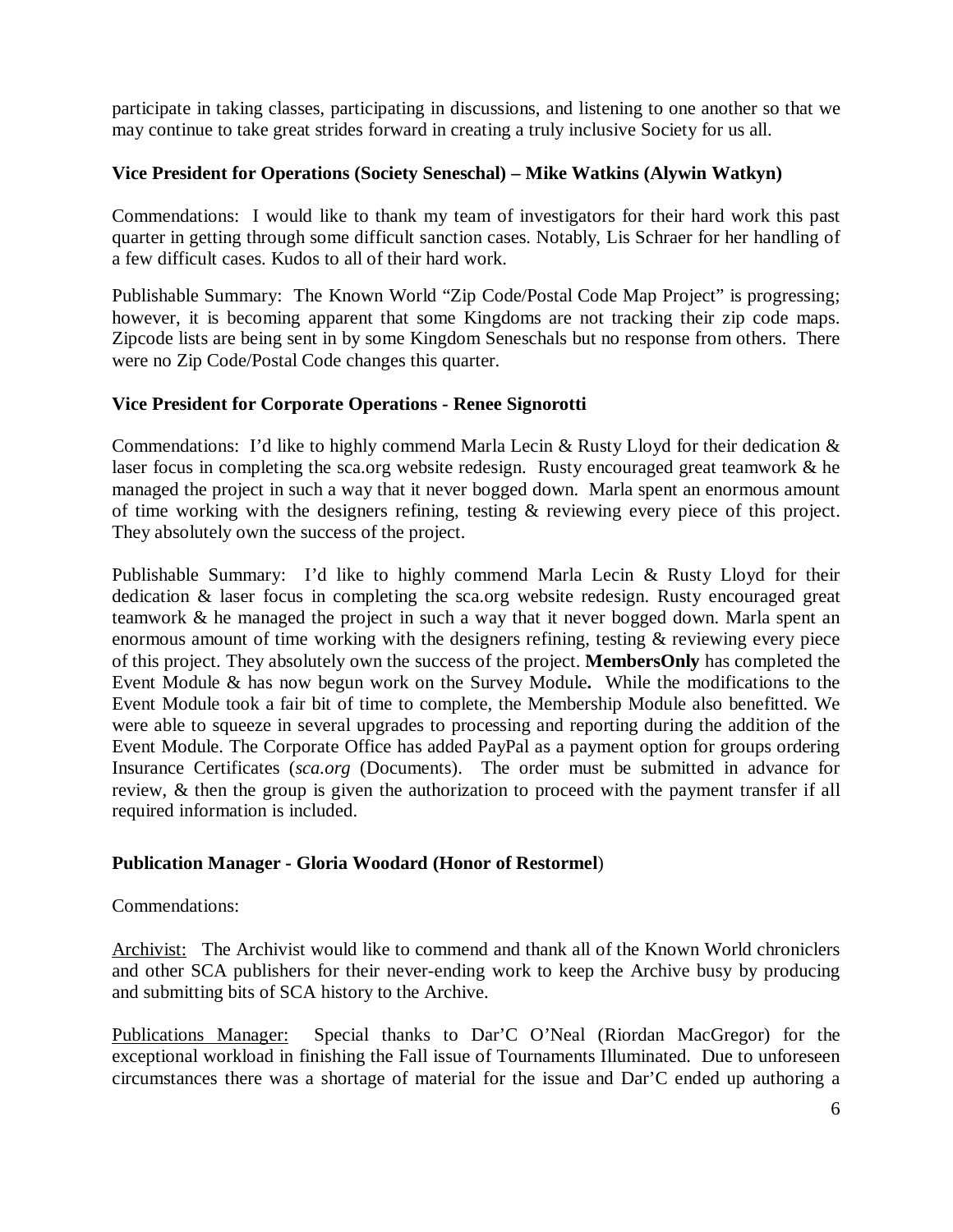good part of the issue. This is typical of the work ethic of our current Editor for TI. Dar'C can always be counted upon to make sure that TI is a quality publication with a wonderful mix of several well written articles to interest the readership.

Supporting Dar'C in making Tournaments Illuminated such an exceptional publication is Joyce Morris (Gwendolyn of Amberwood). Joyce has an amazing talent as the Art Director for TI and uses her creative flair to make TI so beautiful to look at.

Thanks to Charles Alderson (Aldred von Lechsend Aus Froschheim) for his incredible and longterm service as the Archivist for the SCA. Each month he receives countless newsletters and other pieces of SCA historical information to be catalogued and stored in the Archives. He also responds to requests for SCA Historical information. He has done this for YEARS and the preservation of the historical documents of the SCA are largely due to him and his generous donation of time and energy.

Thanks also to the rest of the Publications Team who work so tirelessly to provide newsletters for the membership. These are often invisible and thankless jobs, but an essential part of communication and preserving the Chronicles of the SCA.

As always, thanks to Renee Signorotti and Leslie Fulton for their constant support. And to Patrick Anderson for his generous sharing of knowledge and providing guidance.

Publishable Summary: Archivist: The SCA Archive continued to receive and process hundreds of SCA publications and other memorabilia throughout 2019. The Archivist would like to remind the membership that many SCA publications (especially small group newsletters) are lost each year as we age and die. Please make arrangements to have your old SCA materials donated to the SCA Archive (or your local Kingdom historian) when you (or someone whom you have survived) no longer needs them.

UC-R Collections: While the SCA Collection is open to the public, collections are ongoing. The current items requested include past and current copies of kingdom laws, and any arts and sciences publications for the 9 kingdoms that are the focus of the collection. They are also interested in officer handbooks (current and past) for Society and Kingdom officers. They would especially like to expand their collection of early SCA publications.

Quivers and Quarrels Archery Newsletter: The publication is now back on a regular quarterly publication schedule: March, June, September, December with occasional special issues as necessary. Potential future directions to include other martial activities as they pertain to archery or other related fields. Potential for one or more new issues pertaining to memorializing fallen members who were important to the Society, but more specifically the archery community.

Publications Manager: The SCA offers several publications to the membership which include local and Kingdom newsletters, Tournaments Illuminated, Compleat Anachronist, and Quivers and Quarrels (focused on the Archery Community). Please support these publications by reading them and contributing artwork and articles.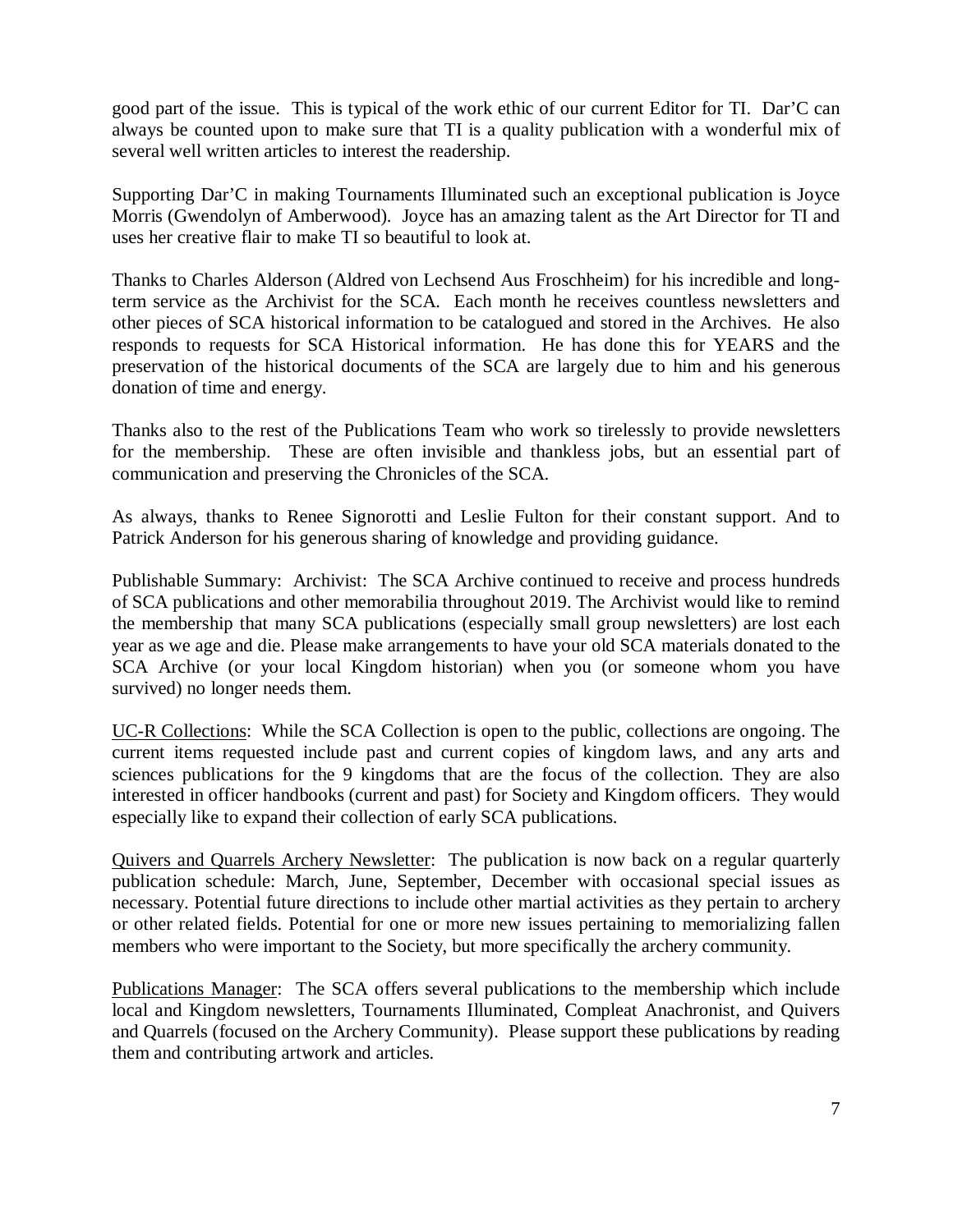# *Tournaments Illuminated* **- Dar'C O'Neal (***Riordan MacGregor*)

Commendations: I'd like to thank *TI* staff and also the SCA publications department for their continued hard work and kind support. I appreciate the assistance of the bread-making hints Quest Guest Editor Christianna Johnson/Lasairfhíona ní Chon Chonnacht, OL, and all of our contributors.

Publishable Summary: *Tournaments Illuminated Issue 213* should be mailed at the beginning of February, 2020. Issue 214 is in production.

# *Compleat Anachronist* **- Ellen Rawson (Ariel of Lindisfarne)**

Commendations: Many thanks go to Heather Fox, author of CA 186, for revising her manuscript quickly enough so that it could become CA 186. Thanks also must be given to Genny Grim and Erica Jones for reviewing the original draft, particularly Genny's very careful, painstaking comments. As I write this report, I am still editing the final version, with Elise Fleming's and Ian Walden's copyediting assistance. I am confident that once it is ready for Sue Gilbert, she will, per usual, make it all look beautiful and 100% professional with ease.

Publishable Summary: Current Issue:CA 186, *Fiber Survey*

Fiber artists in the Society for Creative Anachronism and various re-enactment groups around the world try to re-create the threads, yarns, and fibers that were made, used, and worn by our medieval ancestors. If a medieval person wanted to make something out of fabric, thread, yarn, or felt, someone first had to make said fabric, thread, yarn, or felt. The method of creating those items is what fiber artists study. For fiber artists, just as for tailors, metalsmiths, woodworkers, cooks, and illuminators, our final projects are greatly enhanced if we are able to start with materials similar to what they would have had in period. This *Compleat Anachronist* surveys flax, hemp, silk, cotton and wool (from sheep) fibers used in Europe, along with parts of Africa, the Middle East, and Asia, from the fall of Rome to Queen Elizabeth I's death in 1603. It examines how the fibers were obtained and how they were used in that time period, along with personal commentary on spinning them.

# **Society Chronicler – Stephanie Sitzes (Arianna Stefana Falconi)**

Commendations: I would like to commend and thank Christopher Cunning for once again making the lovely tokens for the Master William Blackfox Award. These wonderful tokens are distributed to the category winners each year.

Publishable Summary: I am very happy at the quality of our Kingdom Newsletters. Many have increased the content and interest in their publications. It is wonderful to see both from the perspective of my office and that of the membership. I am hearing good feedback. Great job everyone!

# **Corporate Treasurer Mazelle Attiya (Alysia Gabrielle de Fougeres)**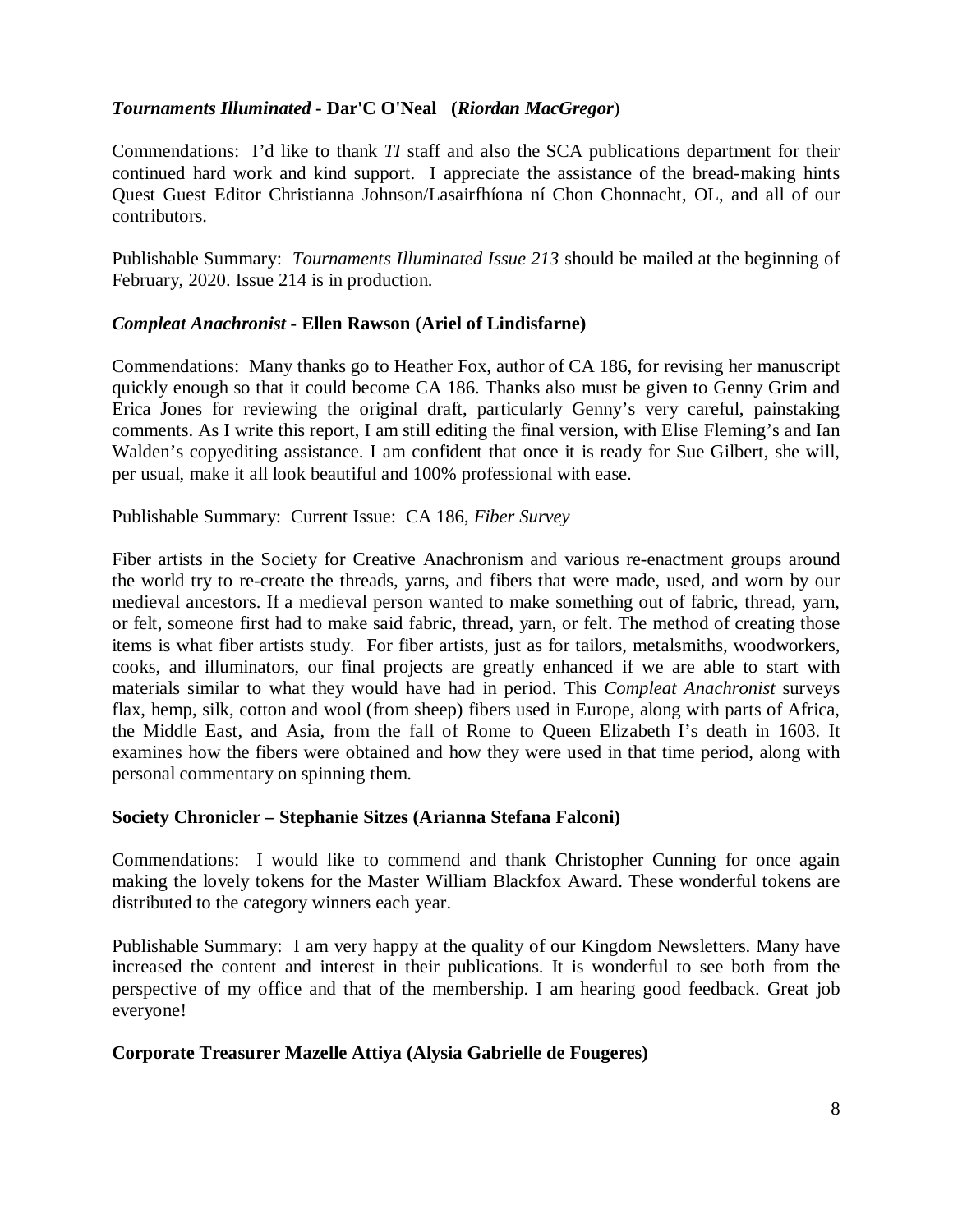Commendations: I would like to thank all the kingdom exchequers for taking the time out of their business schedules to attend the QuickBooks training in January.

Publishable Summary: Have gotten all of the kingdoms set up on QuickBooks Online. Initial training has been completed with further one on one training to follow. By utilizing Quickbooks, the Kingdom Exchequers will be able to generate reports directly from the program that need to be sent to their financial committees and the Society Exchequer.

Have submitted the January through November 2019 Actual vs Budget Executive report to the Board of Directors. With one month left in the year we are currently running well under the budget due to investments doing very well.

### **Society Exchequer – Roberta Tower (Elonda Blue Haven)**

Commendations: I would like to thank Mazelle Attiya and Shawn Cornelius for working to get Quickbooks set up for the Kingdoms use at the start of the year. I would like to thank Bonnie Stringer and the Handbook Review Team for their hard work in getting the changes made to the Exchequer Handbook.

Publishable Summary: The PayPal Deputy will be changing the first of February and we have had a changeover in Northshield, Calontir, and Caid Exchequers as well as preparing for the end of the year reports. The Kingdom Exchequers will be moving to Quickbooks at the beginning of the year and Gulf Wars has started using them to pilot the chart of accounts and online access. It was decided to move to a template for the Kingdom Financial Policies to make updates and review easier. No Financial Policies are ready for review this quarter under the new template. The Handbook Review Team has been busy going over the Handbook to make changes to bring the document up to date to the new SCA financial policy passed last September. All of the Kingdoms and Wars have submitted reports through the third quarter of the year and we are working on making sure that all information is up to date for changeover to Quickbooks. I would like to thank Mazelle Attiya and Shawn Cornelius for their work in piloting Quickbooks to get the chart of accounts and online access features worked out. I would like to thank Bonnie Stringer and the Handbook Review Team for their hard work in getting the changes made to the Exchequer Handbook.

# **Laurel Principal Queen of Arms - Julia Smith (Julianna de Luna)**

Commendations: I'd like to commend Flannait inghean ui hEighnigh, who stepped in as Principal Herald of Meridies a second time when her successor had to step down. She's stepping down for the second time; we look forwrad to seeing what she does next. I have great confidence in her successor, Fiora Valori.

I'd like to commend Seamus McDaid (Padre), who's just stepped down as the principal herald of Atenveldt; he's done a great job again. His successor, Nastas'ia Volkovicha, will do wonderful things.

I'd like to commend Iohannes Glenfidanus, who's just stepped down as the principal herald of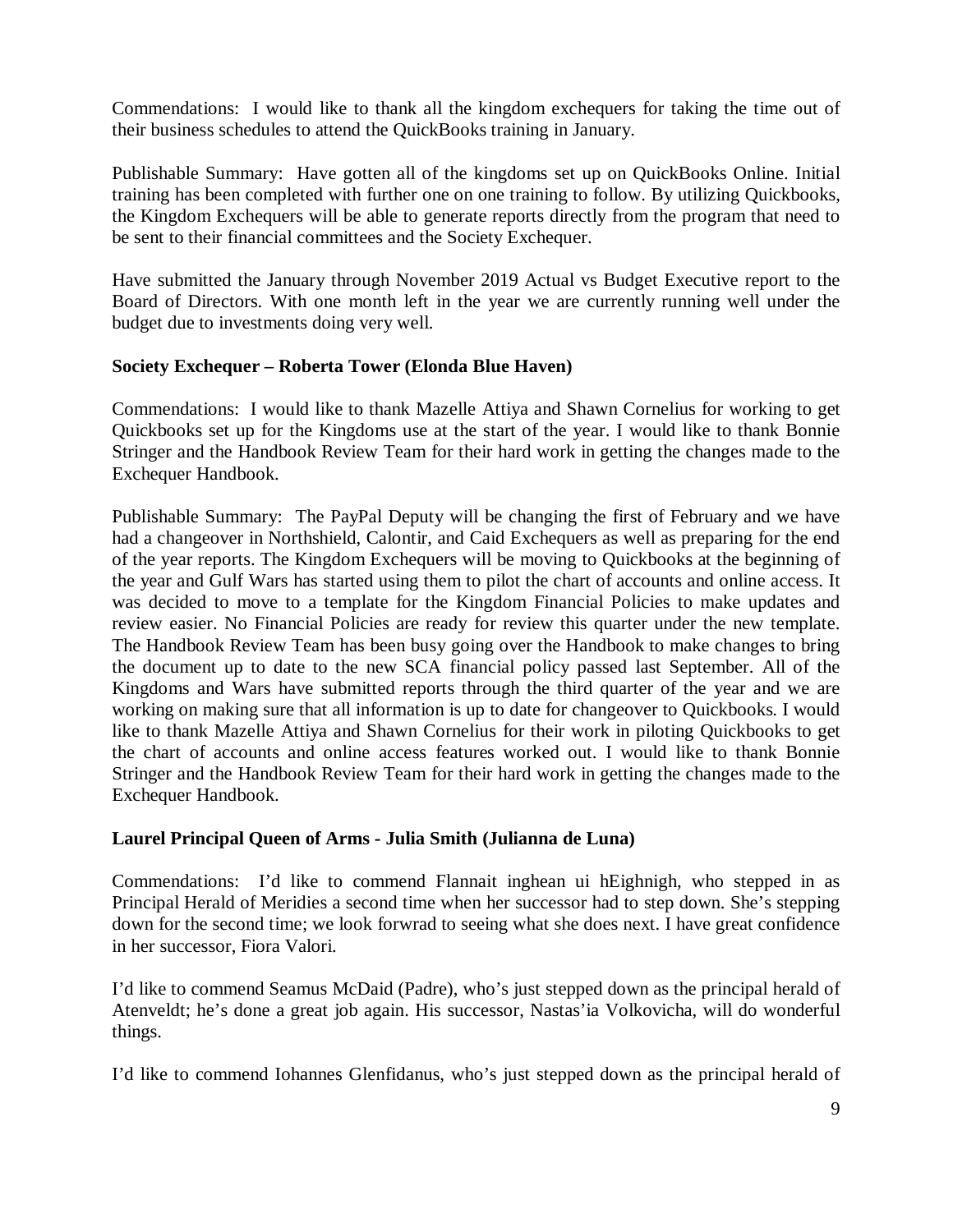Northshield; he's worked hard for the kingdom. His successor, Katerinka Lvovicha, will be a great principal herald.

Finally, I'd like to commend Mayken van der Alst, who's just stepped down as the principal herald of Trimaris; she's been a real asset to me and to the kingdom. I look forward to getting to know better her successor, Ilene Johnnestoune, who's already doing great things.

Publishable Summary: In July 2020, we'll be going to Lochac for Known World Heralds and Scribal Symposium. Details can be found at http://kwhss.lochac.sca.org/; more information will be posted there as it develops.

Work continues on projects to make heraldry work better in the Society. We're interested in ideas about how to make the Laurel website and other heraldic resources easier to use. We continue to work on revisions to OSCAR and the precedents project. We've started accumulating resources for court and scrolls to make them more accessible. Please feel free to reach out with ideas and complaints.

I'd like to commend several outgoing principal heralds: Flannait inghean ui hEighnigh, Meridies; Seamus McDaid (Padre), Atenveldt; Iohannes Glenfidanus, Northshield; and Mayken van der Alst, Trimaris. Each did great things and will doubtless continue to do so. I'd also like to commend their successors, Fiora Valori, Meridies; Nastas'ia Volkovicha, Atenveldt; Katerinka Lvovicha, Northshield; and Ilene Johnnestoune, Trimaris.

### **Marshal – Alan Smith (Alan Gravesend)**

Commendations: The Deputy Society Marshal for Armored Combat would like to commend Philip Schillawski (Duke Alen) for his research and technical expertise regarding inquiry into helmet safety standards.

From the Deputy Society Marshal for Youth Combat - From the Kingdom of Ealdormere, praise came for Nathalie Ewaschuk (SCA Name?) from the East Kingdom, and Sir Baldric Leeman and Lady Spana Otkaltasdottir from Ealdormere who all made the "Grendl Kin" event at Trillium War a huge success for the YC kids. In Gleann Abhann, Malachi Eldridge was mentioned for promoting YC and getting many new YC fighters and adults all involved in the growing program there. From Meriedies Lord Eamonn mac Uilliman was praised for actively coming up with new ideas for building the YC Rapier program there. From Trimaris, Ld Domenico de Carono was praised for his work with the Barony of Marcaster, and their and our new Youth Combat Marshal Syr Gryph De Quentin for taking time away from the adult field and help build the YC program there.

The Deputy Society Marshal for Siege would like to commend Lord Chebe of Aethelmearc, Lord Richard le Hauke, Baron Miklos von Baeker, Lord Snorrie Smeddson, Lord Matteo de Genua, and Hanbal al-Barbari for the warm reception and willingness to work with me to improve siege in the SCA.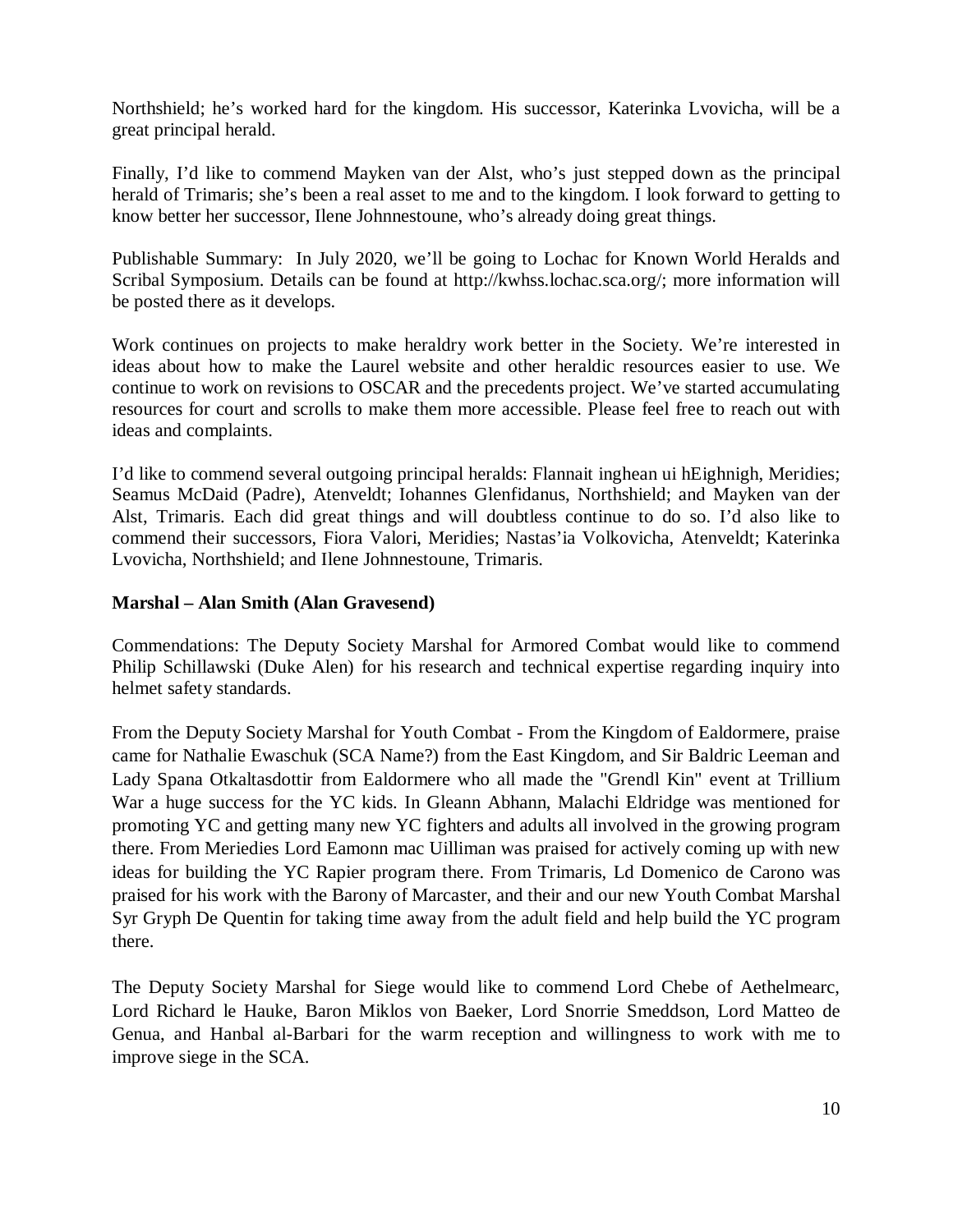From the Deputy Society Marshal for Rapier - Several kingdoms have reported difficulties with recruitment, training, and retention stemming from geographic distance to remote regions. There has been a strong push to get training and informational videos up on publicly accessible forums (such as YouTube) to alleviate some of these issues. To this end the deputy for rapier combat would like to commend Thomas de Castellan for having created early informational videos, the principals of the Grappling experiment, in particular Arik Mendelevitz, and the fencers of Lochac, who have made great strides to this end in recent months.

From the Deputy Society Marshal for Target Archery and Thrown Weapons - I would like to thank Master Cynwulf Rendell of AEthelmearc, who recently passed due to illness, for being a major contributor to the Thrown Weapons program in that Kingdom. I would also like to thank Master Mikahl of Meridis, who also recently passed, for all the years of hard work that he gave to the archery community there. I would also like to give a special nod to Master Jon Knutsson ór Finnmork of Drachenwald for the work he is doing to start and advance the thrown weapons program in that Kingdom.

The Deputy Society Marshal for Combat Archery would like to commend all the Kingdom Deputy Earl Marshals for Combat Archery for their review of the new rules, but especially Mistress Sarah of the Erie Sea and HL John de Percy for their continued editorial scrutiny. I'd like to thank the archers of the community that wrote in their suggestions as well, especially Sir Cassius Domitius Lepus for his editorial suggestions.

Publishable Summary: Martial activities continue to flourish in the Society. Our several disciplines continue to explore new options and examine our current rules and practices with an eye towards continuous improvement. Activity in all our disciplines continues to show the vibrancy of our people and the vitality of our games. In short, the Society's martial program is operating as intended.

# **Minister of Arts and Sciences – Richard Allen LeMons (Etienne Le Mons d'Anjou)**

Commendations: I would like to offer commendations to the following individual artisans (and groups in some cases):

- Thank you to Robert of Ferness who provided new regalia, a leather-bound book, for the A&S Champion of Æthelmearc;
- Congratulations to Andromacha of Lésvos for winning the An Tir Bardic Championship;
- Cailleach Dhe' bean Tigernaich in Artemisia has been spear-heading a fantastic Kingdom Collegium and the Golden Thimble Competition;
- Congratulations to Domingo Diaz de la Vega y Martin and Gabriella Salvi de la Rosa, the new A&S Champions of Atenveldt;
- Thank you to Gwenhwyfar Weale in Atlantia for her valuable assistance with that Kingdom's MoAS Handbook;
- Congratulations to Edel de Chadwick, the new Kingdom Artisan of Drachenwald;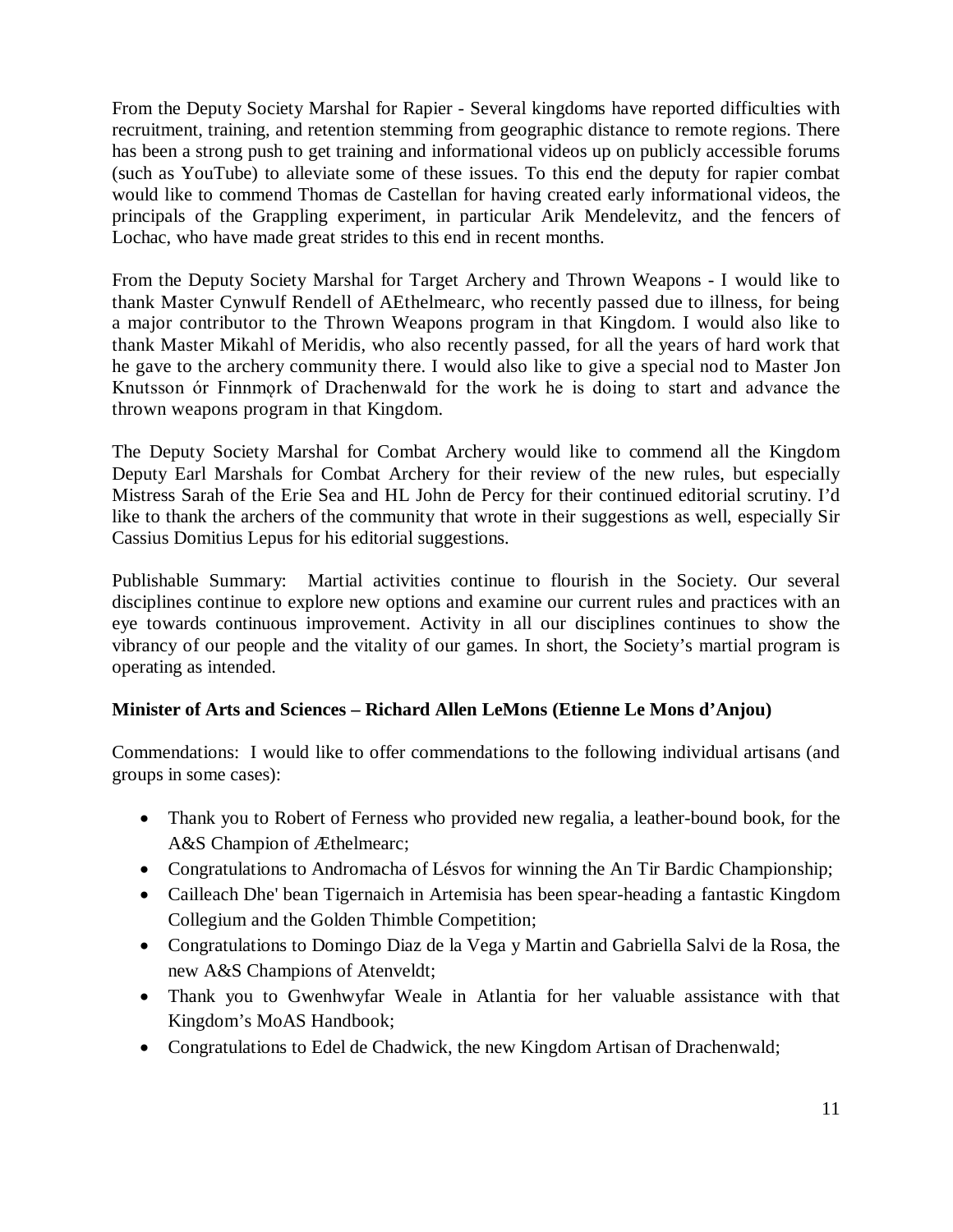- Thank you to Gwen verch David for her work on the Arts & Science Journal for the Kingdom of Lochac;
- Congratulations to the new Midrealm A&S Champion, Genevieve Chastisse de Vaucresson; &
- Special thanks to Agnes Berengarii de Girona for her work reviving A&S in the Principality of Cynagua.

Publishable Summary: The Society for Creative Anachronism continues to fulfill its mission to research and re-create the arts and skills of the pre- $17<sup>th</sup>$  century world.

After working closely with several Kingdoms, all outstanding warranting issues have been resolved. Since several offices are in the process of transitioning to new officers, I will work closely with these branches to ensure a smooth transition.

Of particular note this reporting period, a new Known World Theatre Symposium has been proposed and accepted. The event will be held on June 20, 2020, at the Lincoln Cultural Center in Lincolnton, North Carolina. The event has classes and workshops planned throughout the day and ensemble performances planned for twice during the event.

As the Society officer, I am continuing outreach through the Kingdom officers to help encourage and support officers from Kingdom-level all the way through to the branch officers. In an effort to be responsive and helpful to the branch officers, I am maintaining an email response time to warranted officers of no more than 48 hours. I am also sending personal notes to arts and sciences officers who have been brought to my attention by their Kingdom Officer.

# **Communications Committee - Kelly Magill (Heather Shea, The Questrix)**

Commendations: None.

Publishable Summary: The Communications Committee has had a quiet quarter.

# **Census Committee – Julia Smith, Chair**

Commendations: I would like to commend all the committee members for their thoughtful work on census questions, especially James Meadows (Taran the Wanderer) for stepping up to put together all the ideas and suggestions. I would like to commend Trudi Wright for taking on a leading role in dev eloping plans for data analysis.

Publishable Summary: Development continues on the 2020 SCA Census. Look for announcements about the census soon – we want to hear from all of you.

# **VIII. EXECUTIVE SESSION**

A. David Neil (Deryck of Annsesley)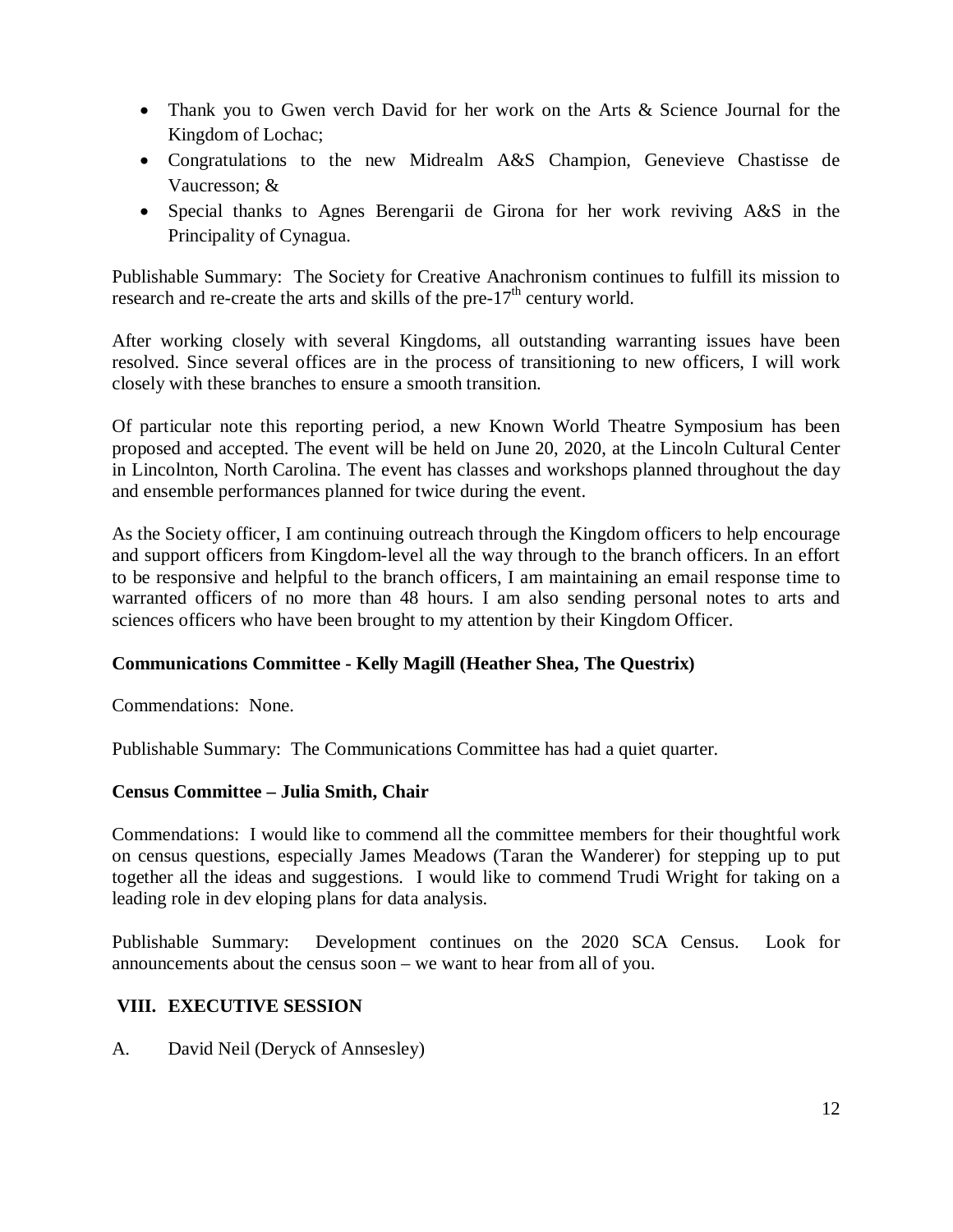# *By consensus this matter is remanded to the February 2020 Conference Call.*

# B. Minor Offender

Motion by Gigi Coulson to revoke and deny the membership of an unnamed minor effectively immediately. Second by Natalie Degerstrom. Opposed: None. Motion carried.

# C. Greg Granger (Grey Oddson)

# *By consensus this matter is remanded to the February 2020 Conference Call.*

D. Robert A. Sharp (Gwas Danneskjold)

Motion by Natalie Degerstrom to revoke and deny the membership of Robert A. Sharp (Gwas Danneskjold), effective immediately. Second by John St. Dennis. Opposed: None. Motion carried.

E. Michael Schmidt, (Schmidty)

Motion by Dan Watson to uphold the Exile from the Realm of Michael Schmidt (Schmidty) by Seto-Heika and Reina Ynes, Crown of the Middle Kingdom, and their Kingdom Seneschal, on November 9, 2019. Second by: T.S. Morgan. Opposed: None. Motion carried.

F. Doug Schiffer (Geoffrey of Coppertree)

Motion by Gigi Coulson to uphold the Exile from the Realm of Doug Schiffer (Geoffrey of Coppertree) by Timothy and Gabrielle, Crown of the Kingdom of AEthelmearc, and their Kingdom Seneschal, on October 12, 2019. Second by: John St. Dennis. Opposed: None. Motion carried.

Motion by John St. Dennis to direct the Society Seneschal to issue a Temporary Proscription from Participation on Doug Schiffer (Geoffrey of Coppertree) and to begin an investigation into possible sanctions up to and including revocation and denial of membership. Second by: Natalie Degerstrom. Opposed: None. Motion carried.

G. Scott Gelpi (William Fitz Hough)

Motion by John St. Dennis to revoke the armored fighters' authorization of Scott Gelphi (William Fitz Hough) for a period of six (6) months, effective January 17, 2020, and concluding on July 17, 2020, at which time a full reauthorization will be required before reinstatement of privileges. Second by Vandy Pacetti-Donelson. Opposed: None. Motion carried.

H. Malachi Eldridge (Malachi)

Motion by John St. Dennis to revoke the armored fighters' authorization of Malachi Eldridge (Malachi) for a period of six (6) months, effective January 17, 2020, and concluding on July 17,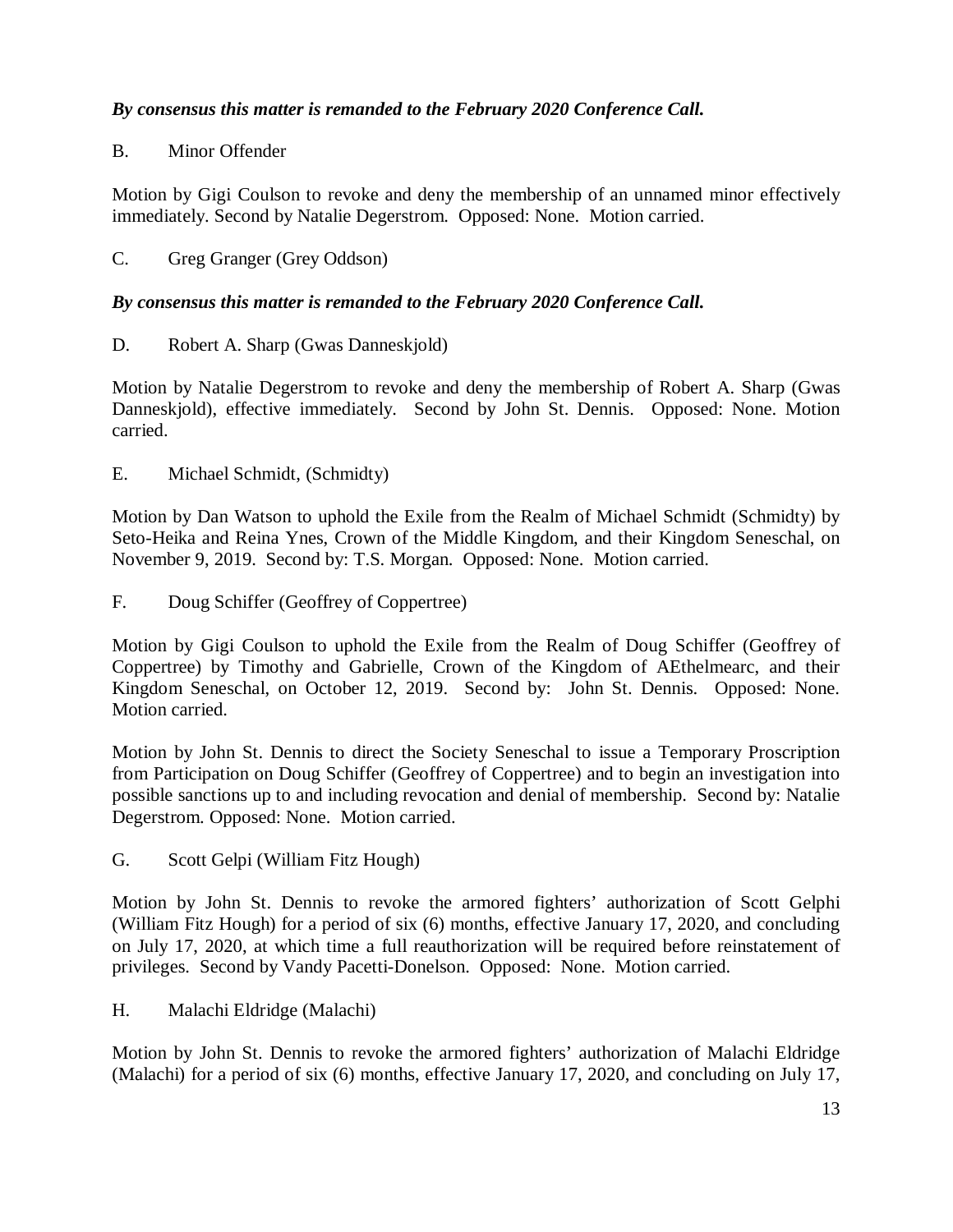2020, at which time a full reauthorization will be required before reinstatement of privileges. Second by Vandy Pacetti-Donelson. Opposed: None. Motion carried.

I. John Proctor (SCA Name Unknown)

Motion by Gigi Coulson to uphold the Temporary Proscription from Participation of John Proctor (SCA Name Unknown) issued by Timothy and Gabrielle, Crown of the Kingdom of AEthelmearc, and their Kingdom Seneschal, on November 6, 2019; to extend the Temporary Proscription from Participation; and further, to direct the Society Seneschal to begin an investigation into possible sanctions up to and including revocation and denial of membership. Second by: T.S. Morgan. Opposed: None. Motion carried.

J. Eric Thomas Boettcher (Otto Botticher von Spreebrucke)

Motion by T.S. Morgan to uphold the Expulsion from the SCA of Eric Thomas Boettcher (Otto Botticher von Spreebrucke) by Christoph and Adelheit, Crown of the Kingdom of Atlantia, and their Kingdom Seneschal, on August 2, 2019; to direct the Society Seneschal to issue a Temporary Proscription from Participation to Mr. Boettcher; and, to further direct the Society Seneschal to begin an investigation into possible sanctions up to and including revocation and denial of membership. Second by: John. St. Dennis. Opposed: None. Motion carried.

K. Joseph Ray (Alice) Smith

Motion by John St. Dennis to direct the Society Seneschal to issue a Temporary Proscription from Participation to Joseph Ray (Alice) Smith; and, to further direct the Society Seneschal to begin an investigation into possible sanctions up to and including revocation and denial of membership. Second by: T.S. Morgan. In Favor: Gigi Coulson, Natalie Degerstrom, T.S. In Favor: Gigi Coulson, Natalie Degerstrom, T.S. Morgan, John St. Dennis. Opposed: Dan Watson, Vandy Pacetti-Donelson. Motion carried.

L. Jeffrey Robert Santo (Geoff the Smith)

Motion by Gigi Coulson to uphold the Expulsion of Jeffrey Robert Santo (Geoff the Smith) by Ozurr and Fortune, Crown of the East Kingdom, and their Kingdom Seneschal on April 6, 2019. Second by: John St. Dennis. Opposed: None. Motion carried.

Motion by T.S. Morgan to direct the Society Seneschal to issue a Temporary Proscription from Participation to Jeffrey Robert Santo (Geoff the Smith); and, to further direct the Society Seneschal to begin an investigation into possible sanctions up to and including revocation and denial of membership. Second by: Dan Watson. Opposed: None. Motion carried.

M. Richard Solensky (Richard the Poor)

Motion by Dan Watson to uphold the Exile from the Realm of Richard Solensky (Richard the Poor) by Luis and Margarita, Crown of the East Kingdom, and their Kingdom Seneschal, on October 5, 2019. Second by Natalie Degerstrom. Opposed: None. Motion carried.